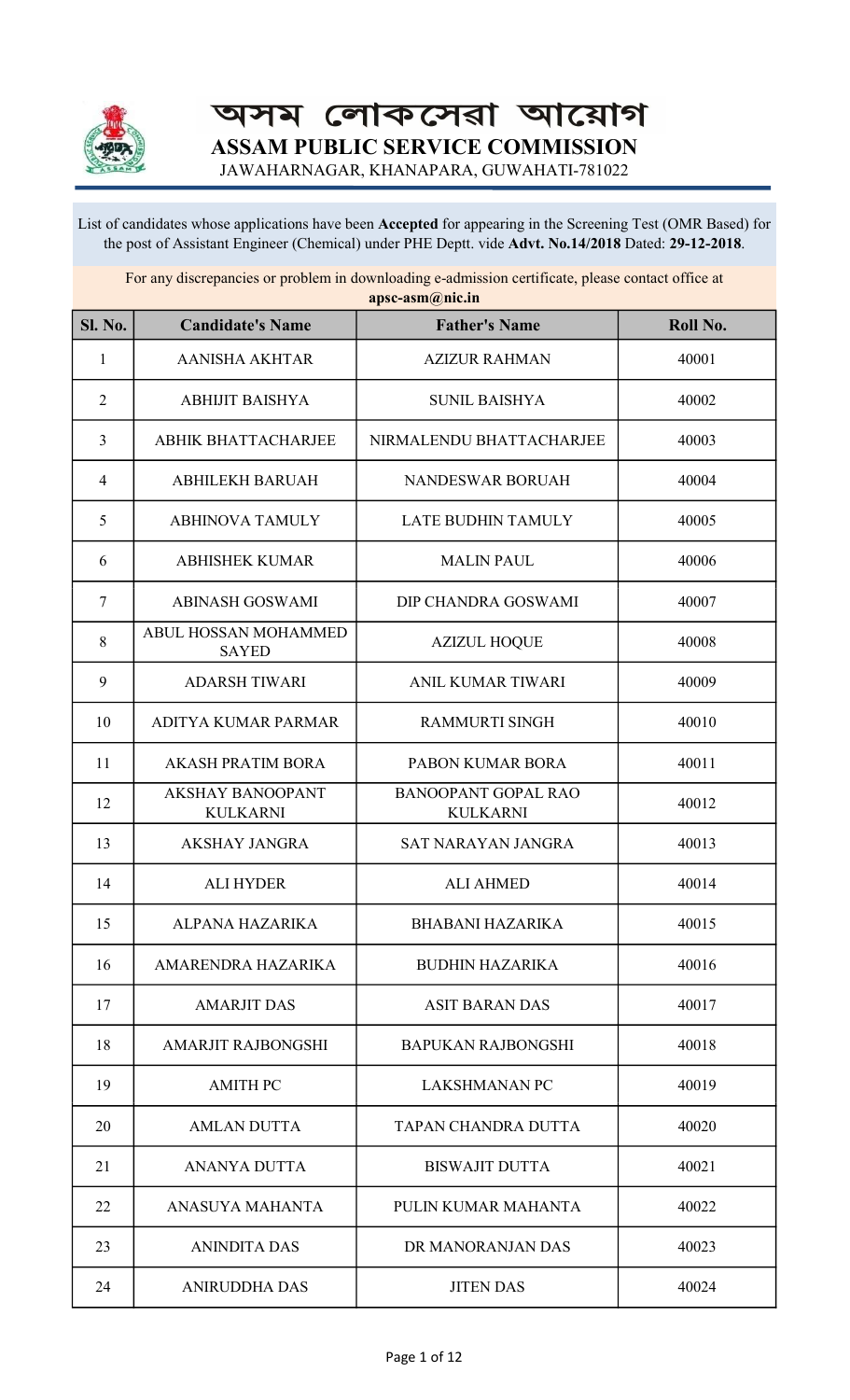| <b>Sl. No.</b> | <b>Candidate's Name</b>        | <b>Father's Name</b>        | Roll No. |
|----------------|--------------------------------|-----------------------------|----------|
| 25             | <b>ANKUR DAS</b>               | <b>BIRENDRA NATH DAS</b>    | 40025    |
| 26             | <b>ANSUMAN GOGOI</b>           | <b>RAMANANDA GOGOI</b>      | 40026    |
| 27             | ANURAG BHATTACHARJEE           | <b>SHIBOK BHATTACHARJEE</b> | 40027    |
| 28             | <b>ANURAG DEKA</b>             | SAMUDRAGUPTA DEKA           | 40028    |
| 29             | APARNA VIJAYAN                 | PN VIJAYAN                  | 40029    |
| 30             | <b>ARADHANA DAS</b>            | <b>BARUN CHANDRA DAS</b>    | 40030    |
| 31             | <b>ARIF AHMED</b>              | <b>HIFZUR RAHMAN</b>        | 40031    |
| 32             | <b>ARNAB ADHIKARY</b>          | <b>MANAB ADHIKARY</b>       | 40032    |
| 33             | ARNALI KASHYAP                 | PABITRA SARMAH              | 40033    |
| 34             | <b>ARUNABH BARUAH</b>          | AMIYA KUMAR BARUAH          | 40034    |
| 35             | <b>ARUNABH MEDHI</b>           | <b>DHIREN MEDHI</b>         | 40035    |
| 36             | ARYAN BARUAH                   | PABITRA PRAN BARUAH         | 40036    |
| 37             | <b>ASHIM RAJKHOWA</b>          | PRABIN CHANDRA RAJKHOWA     | 40037    |
| 38             | <b>ASHISH KUMAR</b>            | <b>ABHAY CHAURASIA</b>      | 40038    |
| 39             | <b>ASIF AHMED</b>              | ASHRAF ALI AHMED            | 40039    |
| 40             | <b>ASIF ALI</b>                | <b>LATE AKBAR ALI</b>       | 40040    |
| 41             | <b>ATUR TIMUNGPI</b>           | <b>RAJEN TIMUNG</b>         | 40041    |
| 42             | <b>AVDESH THAOSEN</b>          | <b>DEWANSING THAOSEN</b>    | 40042    |
| 43             | <b>AWADH KISHOR KUMAR</b>      | <b>JAGANNATH BAITHA</b>     | 40043    |
| 44             | <b>AZMAL AHMED</b>             | <b>FAJNUR ALI</b>           | 40044    |
| 45             | <b>BAPON DAS</b>               | <b>PARAMESWAR DAS</b>       | 40045    |
| 46             | <b>BARASHA RANI KAKATI</b>     | LATE JAGANNATH KAKATI       | 40046    |
| 47             | <b>BHARAT GOGOI</b>            | PURNANANDA GOGOI            | 40047    |
| 48             | <b>BHASKAR JYOTI BORAH</b>     | <b>DEBEN BORAH</b>          | 40048    |
| 49             | <b>BHASKAR JYOTI PAWE</b>      | <b>BILASH KUMAR PAWE</b>    | 40049    |
| 50             | <b>BHASKARJYOTI KALITA</b>     | <b>HALI RAM KALITA</b>      | 40050    |
| 51             | <b>BHIM KANTA GOHAIN</b>       | <b>TUKHESWAR GOHAIN</b>     | 40051    |
| 52             | <b>BIBARI BORO</b>             | <b>DINESH CHANDRA BORO</b>  | 40052    |
| 53             | <b>BICHITRA BIKOMIYA DEORI</b> | <b>SAKHIDHOR DEOTI</b>      | 40053    |
| 54             | <b>BIDYUT BORA</b>             | <b>CHANDRA KANTA BORA</b>   | 40054    |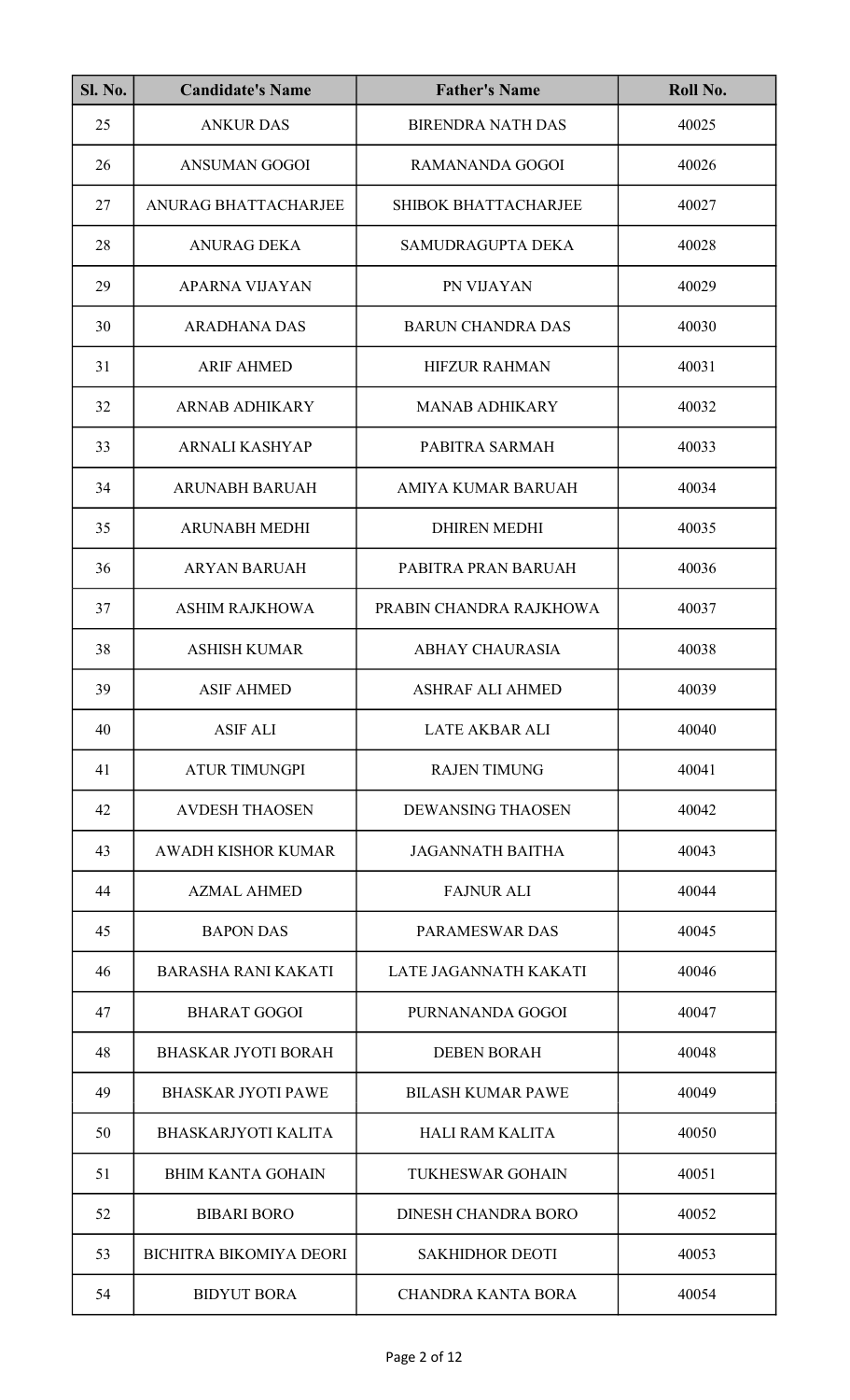| <b>Sl. No.</b> | <b>Candidate's Name</b>       | <b>Father's Name</b>                 | Roll No. |
|----------------|-------------------------------|--------------------------------------|----------|
| 55             | <b>BIJU DEKA</b>              | DHARANIDHAR DEKA                     | 40055    |
| 56             | <b>BIJUMANI DAS</b>           | <b>KISHORI DAS</b>                   | 40056    |
| 57             | <b>BIKASH JYOTI DOWERAH</b>   | PRANAB JYOTI DOWERAH                 | 40057    |
| 58             | <b>BIKRAM BHADRA</b>          | <b>BIPLAB BHADRA</b>                 | 40058    |
| 59             | <b>BIPIN SING KRAMSA</b>      | <b>SUREN KRAMSA</b>                  | 40059    |
| 60             | <b>BIRAJ DEKA</b>             | <b>JOGEN DEKA</b>                    | 40060    |
| 61             | <b>BISWAJIT BHATTACHARJYA</b> | DIJEN BHATTACHARJYA                  | 40061    |
| 62             | <b>BRISHTI SIKHA BATSYA</b>   | <b>HARI PRASAD SARMAH</b>            | 40062    |
| 63             | <b>BUBUL KALITA</b>           | <b>DIGEN KALITA</b>                  | 40063    |
| 64             | <b>CHAMPAK GOGOI</b>          | MULAN CHANDRA GOGOI                  | 40064    |
| 65             | <b>CHAYANIKA CHOWDHURY</b>    | NAGENDRA NARAYAN<br><b>CHOWDHURY</b> | 40065    |
| 66             | <b>CHINMOY DAS</b>            | <b>LAKHI NATH DAS</b>                | 40066    |
| 67             | <b>CHOTON SHIL</b>            | <b>CHUNI LAL SHIL</b>                | 40067    |
| 68             | CHUMILEENA DEKARAJA           | <b>BIDYUT DEKARAJA</b>               | 40068    |
| 69             | <b>DAISY DAS</b>              | HARENDRA NARAYAN DAS                 | 40069    |
| 70             | DAYANANDA KONWAR              | <b>LILA KANTA KONWAR</b>             | 40070    |
| 71             | DEBABRATA SHARMA              | MADHURJYA KUMAR SARMA                | 40071    |
| 72             | DEBABRATA SHARMA              | MADHURJYA KUMAR SARMA                | 40072    |
| 73             | DEBABRATA TALUKDAR            | RANAJYOTI TALUKDAR                   | 40073    |
| 74             | DEBAJYOTI KATHAR              | <b>GOPAL KATHAR</b>                  | 40074    |
| 75             | <b>DEBARSHI DEKA</b>          | <b>NALINI KUMAR DEKA</b>             | 40075    |
| 76             | DEBASHISH DEKA                | <b>BANCHI DEKA</b>                   | 40076    |
| 77             | <b>DEBASISH BHARADWAJ</b>     | <b>DEVAJIT PHUKAN</b>                | 40077    |
| 78             | <b>DEBASISH BORDOLOI</b>      | KULAKAMAL BORDOLOI                   | 40078    |
| 79             | <b>DEBOPAM DAS</b>            | <b>SHAMBHU DAS</b>                   | 40079    |
| 80             | DEEPAK KUMAR MISHRA           | ANIRUDDH KUMAR MISHRA                | 40080    |
| 81             | DEEPANKAR NATH                | <b>LOHIT CHANDRA NATH</b>            | 40081    |
| 82             | <b>DEEPAYAN BOSE</b>          | <b>BABUL KUMAR BOSE</b>              | 40082    |
| 83             | DEEPREKHA HAZARIKA            | ROHINI HAZARIKA                      | 40083    |
| 84             | DEEPSHIKHA BHAGAWATI          | AJIT KUMAR BHAGAWATI                 | 40084    |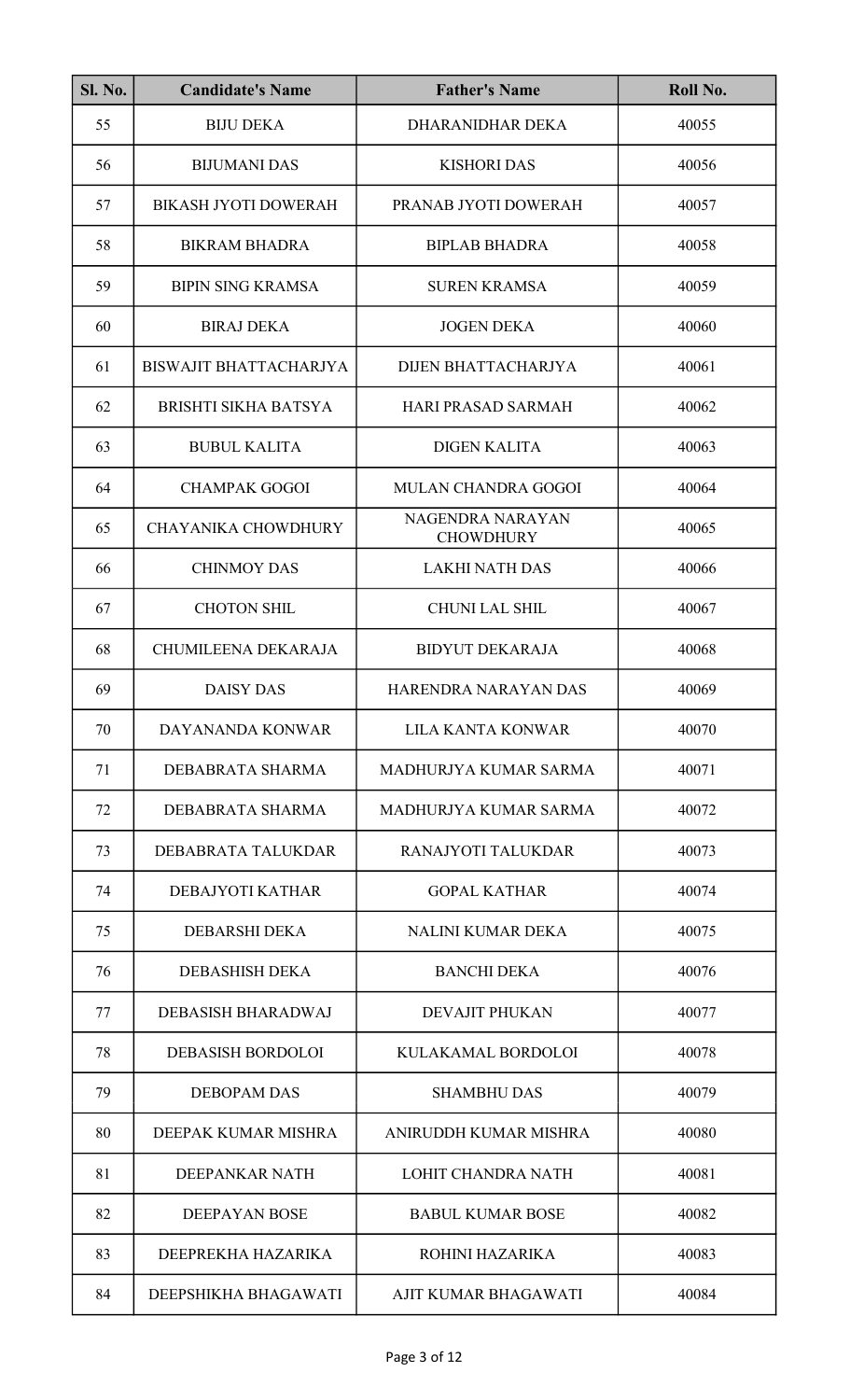| <b>Sl. No.</b> | <b>Candidate's Name</b>                   | <b>Father's Name</b>       | Roll No. |
|----------------|-------------------------------------------|----------------------------|----------|
| 85             | <b>DHANANJOY KAMAN</b>                    | <b>KANDURA KAMAN</b>       | 40085    |
| 86             | DHRITIMAN DUTTA                           | LATE ISWAR PRASAD DUTTA    | 40086    |
| 87             | <b>DIBAKAR GUPTA</b>                      | <b>DILIP GUPTA</b>         | 40087    |
| 88             | <b>DIBYANI SAHU</b>                       | DEVARAJ SAHU               | 40088    |
| 89             | DIGANTA BAISHYA                           | <b>MRIGEN BAISHYA</b>      | 40089    |
| 90             | <b>DILWAR HUSSAIN</b><br><b>BARBHUIYA</b> | AZIZUR RAHMAN BARBHUIYA    | 40090    |
| 91             | <b>DIPANGKAR MILI</b>                     | <b>DIGANTA MILI</b>        | 40091    |
| 92             | <b>DIPANKA SAIKIA</b>                     | <b>JOGYA RAM SAIKIA</b>    | 40092    |
| 93             | <b>DIPANKAR KAKTI</b>                     | SAILENDRA NATH KAKATI      | 40093    |
| 94             | <b>DIPANKAR KALITA</b>                    | AKAN CHANDRA KALITA        | 40094    |
| 95             | <b>DIPJYOTI ROY</b>                       | THAKUR CHANDRA ROY         | 40095    |
| 96             | <b>DOLLY TALUKDAR</b>                     | RAMANI MOHAN TALUKDAR      | 40096    |
| 97             | <b>DONYI PEGU</b>                         | <b>NAMESWAR PEGU</b>       | 40097    |
| 98             | <b>DRISTI PRIYA DAS</b>                   | <b>LATE PREMJIT DAS</b>    | 40098    |
| 99             | <b>DURLOV PAIT</b>                        | <b>TANKESWAR PAIT</b>      | 40099    |
| 100            | <b>GANGOTRI NEOG</b>                      | <b>RAJENDRA NATH NEOG</b>  | 40100    |
| 101            | <b>GAURAB SINGHA ROY</b>                  | <b>GAUTAM SINGHA ROY</b>   | 40101    |
| 102            | <b>GAURANKA MORAN</b>                     | <b>ANANTA MORAN</b>        | 40102    |
| 103            | <b>GAURAV LOHAR</b>                       | <b>GOBIN NARAYAN LOHAR</b> | 40103    |
| 104            | <b>GAUTAM SAIKIA</b>                      | <b>GANESH SAIKIA</b>       | 40104    |
| 105            | <b>HARKHARJIT GOHAIN</b>                  | <b>PRANAB KR GOHAIN</b>    | 40105    |
| 106            | <b>HASINUR RAHMAN</b>                     | KASHEM ALI SHEIKH          | 40106    |
| 107            | <b>HASSAN MEHMOOD</b>                     | <b>MINHAZ UDDIN</b>        | 40107    |
| 108            | <b>HEM KUMAR NEWAR</b>                    | <b>RAM KUMAR NEWAR</b>     | 40108    |
| 109            | <b>HIMAKSHI DAS</b>                       | <b>DHRUBA DAS</b>          | 40109    |
| 110            | <b>HIMALI HORO</b>                        | PREM SAGEN HORO            | 40110    |
| 111            | HIRAK RAKTIM KAUSHIK                      | PRABHAT KATAKI             | 40111    |
| 112            | HIROK JYOTI HAZARIKA                      | PRABIN HAZARIKA            | 40112    |
| 113            | HITASMITA DEKA                            | <b>AJIT KUMAR DEKA</b>     | 40113    |
| 114            | HRISHIKESH CHOWDHURY                      | ANIL KUMAR CHOWDHURY       | 40114    |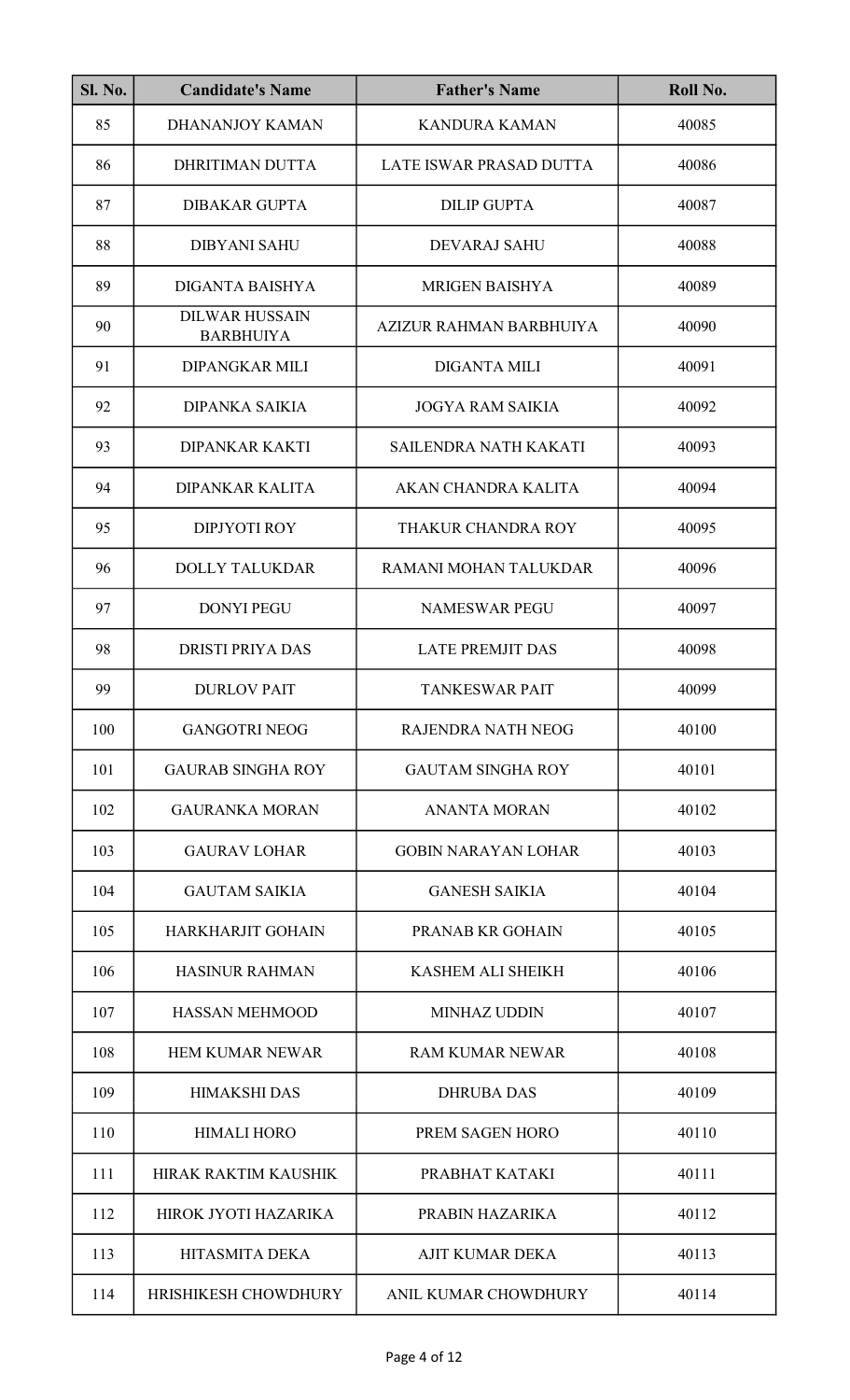| <b>Sl. No.</b> | <b>Candidate's Name</b>                 | <b>Father's Name</b>        | Roll No. |
|----------------|-----------------------------------------|-----------------------------|----------|
| 115            | <b>IFTAQUL ISLAM</b>                    | <b>SAFIQUL ISLAM</b>        | 40115    |
| 116            | <b>IFTIKAR AHMED</b>                    | <b>LATE AHMED ALI</b>       | 40116    |
| 117            | <b>ISFAQUR RAHMAN</b>                   | EUNUSHAR RAHMAN             | 40117    |
| 118            | ISHAN JYOTI KALITA                      | <b>CHIDANANDA KALITA</b>    | 40118    |
| 119            | <b>JAYASHREE DEVI</b>                   | <b>BALO RAM NATH</b>        | 40119    |
| 120            | <b>JENIFAR NASRIN AHMED</b>             | KHOLIL UDDIN AHMED          | 40120    |
| 121            | <b>JERIN GEORGE</b>                     | <b>GEORGE JOHN</b>          | 40121    |
| 122            | <b>JERINA BEGUM</b>                     | <b>ABDUL ALI</b>            | 40122    |
| 123            | <b>JINTU TALUKDAR</b>                   | KABINDRA TALUKDAR           | 40123    |
| 124            | <b>JITU DAS</b>                         | <b>RAJENDRA DAS</b>         | 40124    |
| 125            | <b>JOHN HAULAI</b>                      | <b>SEIDOU HAULAI</b>        | 40125    |
| 126            | <b>JOY PATAR</b>                        | <b>DEBA KANTA PATAR</b>     | 40126    |
| 127            | <b>JOY SRIMAN SARMAH</b>                | <b>DIMBESWAR SARMAH</b>     | 40127    |
| 128            | JYOTI SHIKHA DEKA                       | <b>KAMALESWAR DEKA</b>      | 40128    |
| 129            | JYOTIMOY DAS                            | DHANESWAR DAS               | 40129    |
| 130            | <b>KAJAL INGTIPI</b>                    | <b>HARSING INGTI</b>        | 40130    |
| 131            | KAKALI PRIYAM GOSWAMI                   | DR DHARANI DHAR GOSWAMI     | 40131    |
| 132            | KALLOLINI BARUAH                        | <b>KIRITI BARUAH</b>        | 40132    |
| 133            | <b>KAMAKHYA PRASAD</b><br><b>MAHATO</b> | <b>SEO CHARAN MAHATO</b>    | 40133    |
| 134            | <b>KAMAL HIRA DAS</b>                   | <b>THANESWAR DAS</b>        | 40134    |
| 135            | <b>KANDARPA DEKA</b>                    | PRASANNA DEKA               | 40135    |
| 136            | KANGKAN JYOTI SARMAH                    | <b>BIPIN CHANDRA SARMAH</b> | 40136    |
| 137            | <b>KANGKAN LAHKAR</b>                   | SAITANYA KUAAR LAHKAR       | 40137    |
| 138            | KANNURI LEELA SAI SRI<br><b>HARSHA</b>  | K SRINIVASA RAO             | 40138    |
| 139            | <b>KAPIL DEV ROY</b>                    | PROFULLA KUMAR ROY          | 40139    |
| 140            | KASHMARY BASUMATARI                     | <b>JADOV BASUMATARI</b>     | 40140    |
| 141            | <b>KAUSHIK BARUAH</b>                   | <b>ARUN BARUAH</b>          | 40141    |
| 142            | <b>KAVERI DEKA</b>                      | PRAMOD CHANDRA DEKA         | 40142    |
| 143            | <b>KISHLAY BHASKAR</b>                  | <b>ASHOK KUMAR SINHA</b>    | 40143    |
| 144            | <b>KISHOR RAJBANGSHI</b>                | LAKSHI DHAR RAJBANGSHI      | 40144    |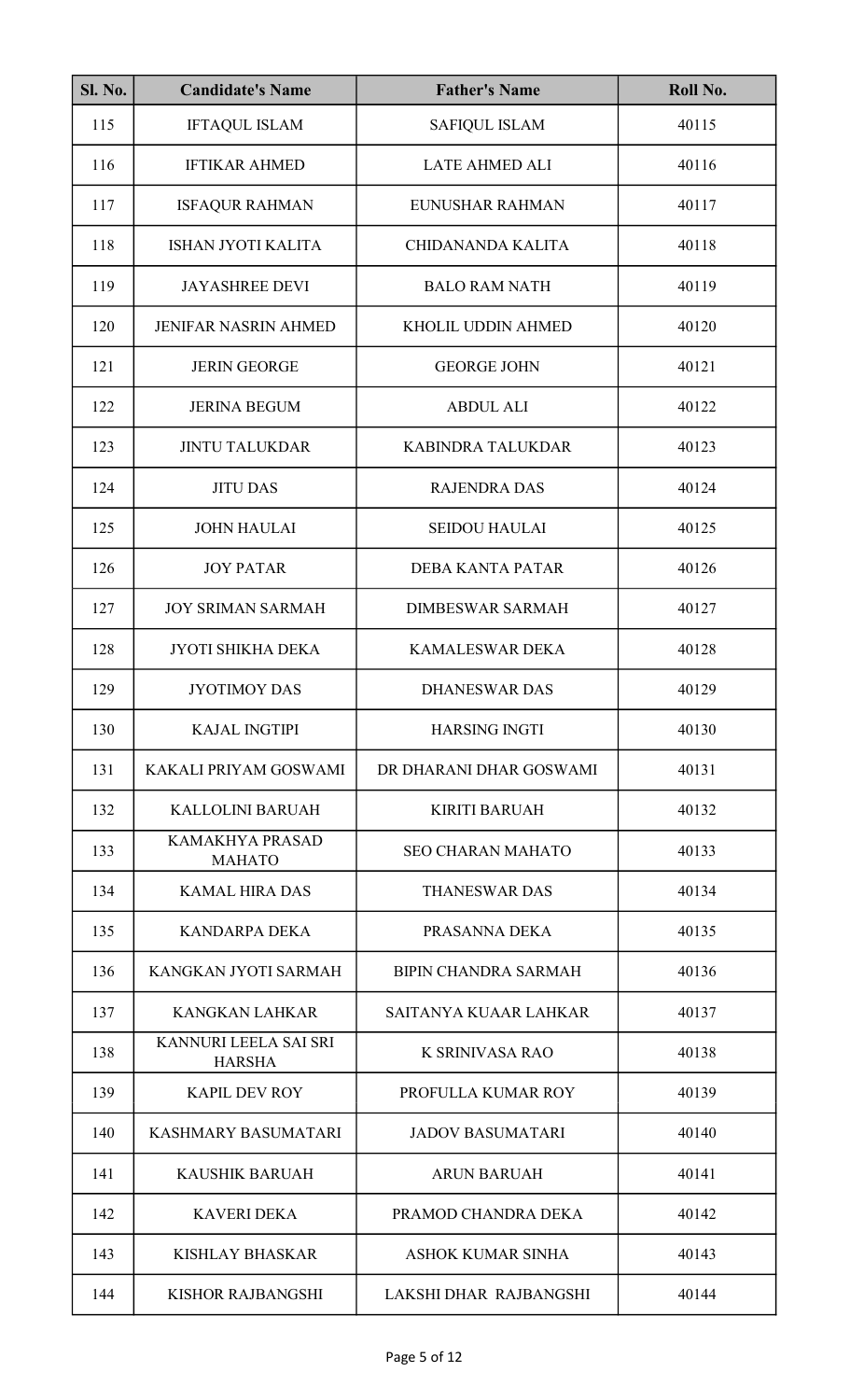| <b>Sl. No.</b> | <b>Candidate's Name</b>                     | <b>Father's Name</b>        | Roll No. |
|----------------|---------------------------------------------|-----------------------------|----------|
| 145            | <b>KRITARTHA SANKAR</b><br><b>SARMAH</b>    | DR J C SARMAH               | 40145    |
| 146            | KULDEEP KUMAR MISHRA                        | RAMA SHANKAR MISHRA         | 40146    |
| 147            | <b>KUMARJIT KISHORE</b><br><b>CHOUDHURY</b> | SUPRAJIT KISHORE CHOUDHURY  | 40147    |
| 148            | <b>KUNDAN KUMAR</b>                         | <b>SAROBAR SINGHA</b>       | 40148    |
| 149            | LAKHYAJYOTI BARUAH                          | <b>BHUPEN BARUAH</b>        | 40149    |
| 150            | <b>LEENA BORA</b>                           | <b>DEBENDRA BORA</b>        | 40150    |
| 151            | MADHURJYA BORTHAKUR                         | <b>DRIJEN BORTHAKUR</b>     | 40151    |
| 152            | <b>MAHBOOB ALAM</b>                         | <b>MOHAMMAD SAEED</b>       | 40152    |
| 153            | <b>MAHENDRA KUMAR</b><br><b>KARWASARA</b>   | <b>MOOL CHAND KARWASARA</b> | 40153    |
| 154            | <b>MANAS KUMAR CHOUDHURY</b>                | <b>BHARAT CH CHOUDHURY</b>  | 40154    |
| 155            | <b>MANAS PROTIM KONWAR</b>                  | <b>LAMBUDAR KONWAR</b>      | 40155    |
| 156            | <b>MANAS PROTIM KONWAR</b>                  | <b>LAMBUDAR KONWAR</b>      | 40156    |
| 157            | <b>MANASH JYOTI SAIKIA</b>                  | <b>TARUN SAIKIA</b>         | 40157    |
| 158            | <b>MANASH PROTIM MUDOI</b>                  | <b>SURENDRA NATH MUDOI</b>  | 40158    |
| 159            | <b>MANDEEP TAMULI</b>                       | <b>JIBAN CHANDRA NATH</b>   | 40159    |
| 160            | <b>MANIDEEP SARMA</b>                       | <b>ABANI SARMA</b>          | 40160    |
| 161            | <b>MANOJ KUMAR DUTTA</b>                    | HITENDRA KUMAR DUTTA        | 40161    |
| 162            | <b>MD MAFIDUL ISLAM</b><br><b>CHOUDHURY</b> | MONSURUDDIN CHOUDHURY       | 40162    |
| 163            | MEENAKSHI BORGOHAIN                         | <b>DIMBESWAR BORGOHAIN</b>  | 40163    |
| 164            | <b>MEENAKSHI GOGOI</b>                      | <b>BIREN GOGOI</b>          | 40164    |
| 165            | <b>MEHSEEMA HAQUE</b>                       | <b>MOHIBUL HOQUE</b>        | 40165    |
| 166            | <b>MINAKSHI DAS</b>                         | <b>HAREN CHANDRA DAS</b>    | 40166    |
| 167            | <b>MIRANDA KAKOTY</b>                       | <b>DEBA KAKOTY</b>          | 40167    |
| 168            | <b>MOK KHEIT WEINGKEN</b>                   | AI KHAM GOHAIN              | 40168    |
| 169            | <b>MONALISHA DUTTA</b>                      | <b>DIPAK KUMAR DUTTA</b>    | 40169    |
| 170            | <b>MONOJ CHETRY</b>                         | <b>GANESH CHETRY</b>        | 40170    |
| 171            | <b>MOUSUMEE DAS</b>                         | <b>RANJAN DAS</b>           | 40171    |
| 172            | <b>MRIDUL SAIKIA</b>                        | ANNA KR SAIKIA              | 40172    |
| 173            | MRIDUPABAN DANGORIA                         | <b>LATE PRODIP DANGORIA</b> | 40173    |
| 174            | MRIDUPAWAN HAZARIKA                         | <b>KARUNA HAZARIKA</b>      | 40174    |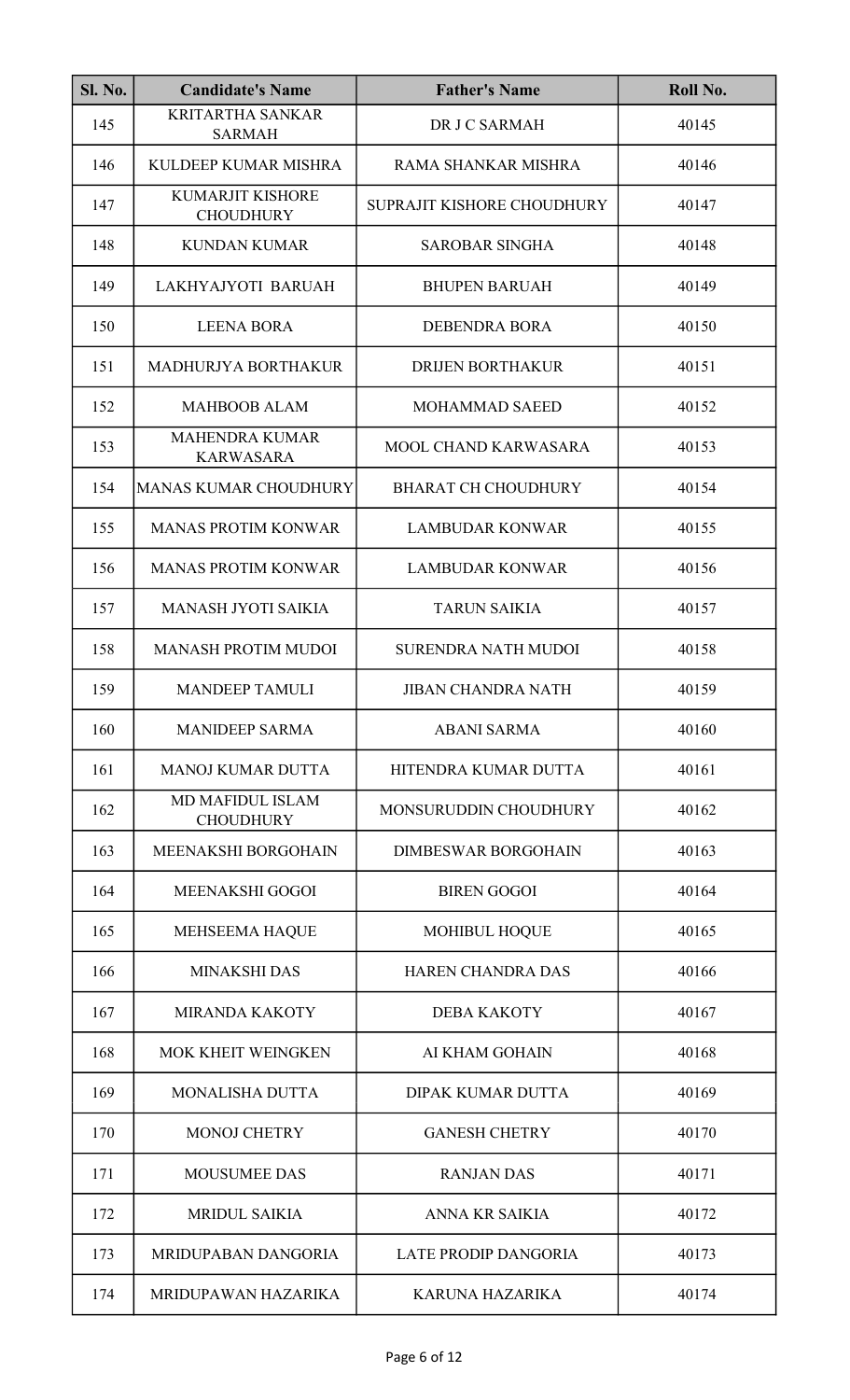| <b>Sl. No.</b> | <b>Candidate's Name</b>           | <b>Father's Name</b>        | Roll No. |
|----------------|-----------------------------------|-----------------------------|----------|
| 175            | MRIDUSMITA BAROOAH                | RANJIT KUMAR BAROOAH        | 40175    |
| 176            | MRIGANKA KUMAR NATH               | <b>GAJEN CHANDRA NATH</b>   | 40176    |
| 177            | <b>MUKESH KALITA</b>              | <b>MANIK CHANDRA KALITA</b> | 40177    |
| 178            | MUKUNDA MADHAB GOGOI              | LATE MOHENDRA GOGOI         | 40178    |
| 179            | <b>MURTAZA PIAR</b>               | MOHAMMAD MUZTABA PIAR       | 40179    |
| 180            | MUSADDIQUE MAHFUZ<br><b>AHMED</b> | <b>ABDUL MANNAN</b>         | 40180    |
| 181            | N ROBINSON SINGHA                 | N LOKESWAR SINGHA           | 40181    |
| 182            | <b>NAYAN DEKA</b>                 | <b>LATE DINESH DEKA</b>     | 40182    |
| 183            | NAYAN JYOTI BORA                  | <b>KHAGEN BORA</b>          | 40183    |
| 184            | NAYAN JYOTI MAZUMDAR              | <b>SUSHIL MAZUMDAR</b>      | 40184    |
| 185            | NAYAN JYOTI SAIKIA                | <b>KAMAL SAIKIA</b>         | 40185    |
| 186            | <b>NAYAN MONI SAIKIA</b>          | <b>KUMUD SAIKIA</b>         | 40186    |
| 187            | NILAKSHI BHUYAN                   | <b>DILIP KUMAR BHUYAN</b>   | 40187    |
| 188            | NILANGSU CHOUDHURY                | NIRANJAN CHOUDHURY          | 40188    |
| 189            | NILANJANA SARMA                   | HIRANYA KUMAR SARMA         | 40189    |
| 190            | <b>NILUTPAL BORA</b>              | LATE SASHANKA BORA          | 40190    |
| 191            | NINGNAN LASENG SINGPHO            | LT NINGNANGAM SINGPHO       | 40191    |
| 192            | NIPU KUMAR DAS                    | NIKUNJA KUMAR DAS           | 40192    |
| 193            | <b>NIRAN DAIMARY</b>              | <b>BANGBUR DAIMARY</b>      | 40193    |
| 194            | NIRMALYA TALUKDAR                 | <b>NAGEN TALUKDAR</b>       | 40194    |
| 195            | NITUMANI PATOWARY                 | <b>ARABINDA PATOWARY</b>    | 40195    |
| 196            | <b>NOBARUN DUTTA</b>              | NIBARAN DUTTA               | 40196    |
| 197            | PANKAJ BORUAH                     | TULON CHANDRA BORUAH        | 40197    |
| 198            | PARAG CHOUDHURY                   | <b>BHABANANDA CHOUDHURY</b> | 40198    |
| 199            | PARAG MONI DEKA                   | <b>BHABANI DHAR DEKA</b>    | 40199    |
| 200            | PARAN MAZUMDAR                    | RAJENDRA PRASAD MAZUMDAR    | 40200    |
| 201            | PARINEETA BARUAH                  | AJIT CHANDRA BARUAH         | 40201    |
| 202            | PARTHA PRATIM BAISHYA             | CHANDRA SEKHAR BAISHYA      | 40202    |
| 203            | PARTHA PRATIM BARMAN              | <b>BINOY KUMAR BARMAN</b>   | 40203    |
| 204            | PARTHA PRATIM BARUAH              | <b>JYOTI PRASAD BARUAH</b>  | 40204    |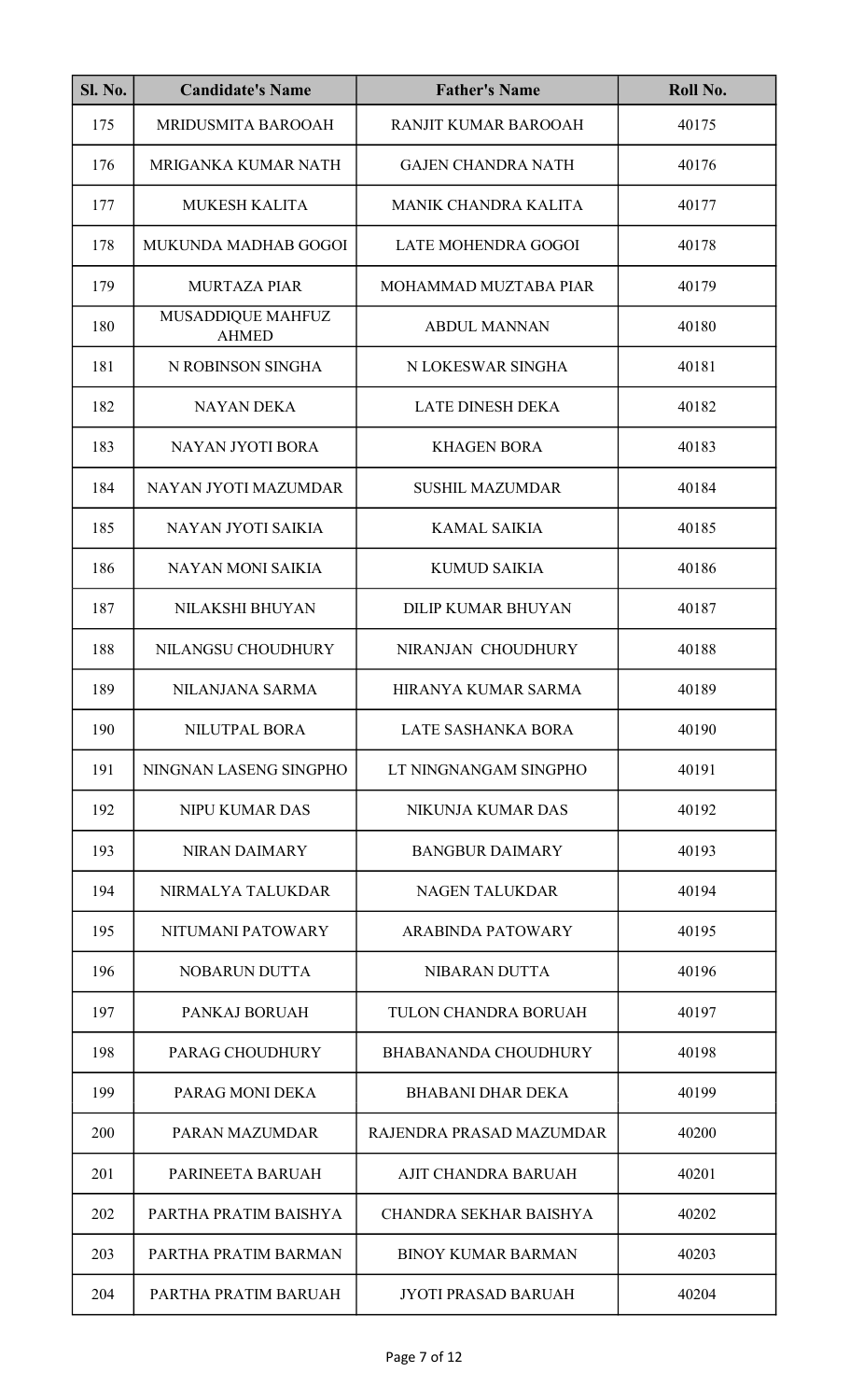| <b>Sl. No.</b> | <b>Candidate's Name</b> | <b>Father's Name</b>        | Roll No. |
|----------------|-------------------------|-----------------------------|----------|
| 205            | PARTHA PRATIM BORAH     | <b>CHANDRA HASH BORAH</b>   | 40205    |
| 206            | PARTHA PRATIM GOSWAMI   | <b>BIREN GOSAMI</b>         | 40206    |
| 207            | PARTHA PRATIM SAIKIA    | <b>BHUPEN SAIKIA</b>        | 40207    |
| 208            | PAYAL SINHA             | <b>JYOTI PRAKASH SINHA</b>  | 40208    |
| 209            | PILLA PREMALATHA        | PILLA DEMULLU               | 40209    |
| 210            | PINJI RANI BORA         | <b>BHOGESWAR BORA</b>       | 40210    |
| 211            | PINKU MANI NATH         | PRABHAT CHANDRA NATH        | 40211    |
| 212            | PLABAN BORA             | <b>DHANESWAR BORA</b>       | 40212    |
| 213            | PLABON SENAPATI         | <b>GAUTAM SENAPATI</b>      | 40213    |
| 214            | POKHRAJ DEY             | PRABAL KANTI DEY            | 40214    |
| 215            | PORESH NATH KOIRI       | <b>PULIN KOIRI</b>          | 40215    |
| 216            | PRABHAT BORO            | <b>TARUN BORO</b>           | 40216    |
| 217            | PRAISY TERANGPI         | <b>KHORSING TERANG</b>      | 40217    |
| 218            | PRANAB JYOTI MEDHI      | KARUNA KANTA MEDHI          | 40218    |
| 219            | PRANGON JYOTI NATH      | PRATAP NATH                 | 40219    |
| 220            | PRANJAL BARUAH          | <b>LOKARANJAN BARUAH</b>    | 40220    |
| 221            | PRANJAL BORAH           | ANANDA CHANDRA BORAH        | 40221    |
| 222            | PRATYASHA PRITI DAS     | <b>LANU KANTA DAS</b>       | 40222    |
| 223            | PRINCE NEOG             | <b>SUREN NEOG</b>           | 40223    |
| 224            | PRINCY GOGOI            | <b>HIREN GOGOI</b>          | 40224    |
| 225            | PRINDOM NATH            | <b>SONESWAR NATH</b>        | 40225    |
| 226            | PRIOMJIT DEV NATH       | UPENDRA CHANDRA NATH        | 40226    |
| 227            | PRITAM JYOTI SARMA      | <b>DIPJYOTI SARMA</b>       | 40227    |
| 228            | PRIYANKA DEKA           | DR PRANAB JYOTI DEKA        | 40228    |
| 229            | PRIYANKA KUMAR          | <b>SUPHAL CHANDRA KUMAR</b> | 40229    |
| 230            | PRIYANUJ BHUYAN         | TIRTHA KANTA BHUYAN         | 40230    |
| 231            | PRONOY PROTIM BORA      | <b>BUDHESWAR BORA</b>       | 40231    |
| 232            | <b>PUJA ROY</b>         | <b>GOPAL ROY</b>            | 40232    |
| 233            | PUNAMPRIYA BORGOHAIN    | <b>DILIP BORGOHAIN</b>      | 40233    |
| 234            | RABINDRA KANGSHA BANIK  | <b>JIBON KANGSHA BANIK</b>  | 40234    |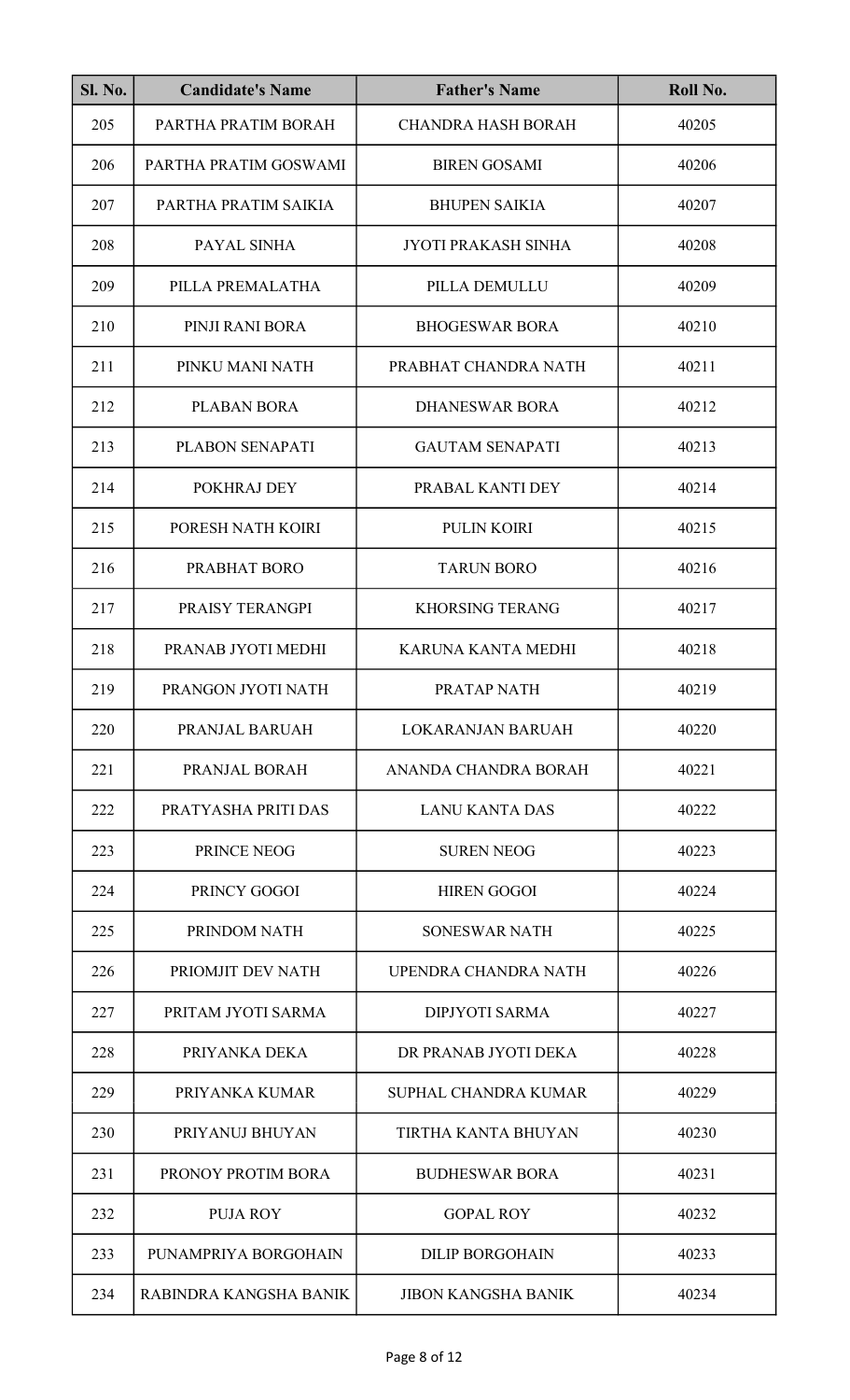| <b>Sl. No.</b> | <b>Candidate's Name</b>              | <b>Father's Name</b>         | Roll No. |
|----------------|--------------------------------------|------------------------------|----------|
| 235            | RAHUL CHOUDHURY                      | MAINUL HAQUE CHOUDHURY       | 40235    |
| 236            | <b>RAJARSHI NATH</b>                 | <b>JYOTIRMOY NATH</b>        | 40236    |
| 237            | <b>RAJASHREE BORGOHAIN</b>           | <b>NARESWAR BORGOHAIN</b>    | 40237    |
| 238            | <b>RAJAT BAID</b>                    | <b>BIRDHICHAND BAID</b>      | 40238    |
| 239            | <b>RAJEEV PATHAK</b>                 | <b>TARUN PATHAK</b>          | 40239    |
| 240            | RAJESH KUMAR MAHATO                  | <b>FATIK CHANDRA MAHANTO</b> | 40240    |
| 241            | <b>RAJIB GOGOI</b>                   | <b>JAYANTA GOGOI</b>         | 40241    |
| 242            | <b>RAJIB KALITA</b>                  | <b>NARAYAN KALITA</b>        | 40242    |
| 243            | <b>RAJU RONGPHAR</b>                 | <b>SARTHE RONGPHAR</b>       | 40243    |
| 244            | RAKESH KUMAR SHIVANI                 | <b>SHANKAR LAL SHIVANI</b>   | 40244    |
| 245            | <b>RAKESH MONI DAS</b>               | <b>HITESH KUMAR DAS</b>      | 40245    |
| 246            | RAKTIM RANJAN DUTTA                  | <b>MADHAB CHANDRA DUTTA</b>  | 40246    |
| 247            | RAMANARAYANA REDDY<br><b>POTHULA</b> | POTHULA TIRUMAL REDDY        | 40247    |
| 248            | RATUL KALITA                         | PRAFULLA KALITA              | 40248    |
| 249            | RAVEENA BORAH                        | PURNA KANTA BORAH            | 40249    |
| 250            | <b>REENA DEY</b>                     | <b>SUNIL KUMAR DEY</b>       | 40250    |
| 251            | <b>RIJU MORANG</b>                   | <b>SAITYENDRA MORANG</b>     | 40251    |
| 252            | <b>RINKU DEKA</b>                    | <b>BAPDHAN DEKA</b>          | 40252    |
| 253            | <b>RIP JYOTI BORAH</b>               | <b>BABUL CHANDRA BORAH</b>   | 40253    |
| 254            | <b>RISHAV BARMAN</b>                 | <b>BRAJEN KUMAR BARMAN</b>   | 40254    |
| 255            | <b>RISHAV PATHAK</b>                 | HARI NARAYAN PATHAK          | 40255    |
| 256            | <b>RITUMANI LAHKAR</b>               | PRABODH LAHKAR               | 40256    |
| 257            | <b>RITUPARNA PAUL</b>                | <b>GOPAL CHANDRA PAUL</b>    | 40257    |
| 258            | RODALI MEDHI                         | <b>LATE PRAMOD MEDHI</b>     | 40258    |
| 259            | <b>RONI MALLICK</b>                  | PANKAJ MALLICK               | 40259    |
| 260            | <b>RUBI DEKA</b>                     | <b>KHARGESWAR DEKA</b>       | 40260    |
| 261            | RUNNITA RAJKHOWA                     | PRADIP KUMAR RAJKHOWA        | 40261    |
| 262            | <b>RUPAM DUTTA</b>                   | <b>SUBAL CHANDRA DUTTA</b>   | 40262    |
| 263            | <b>SAJID ALI</b>                     | <b>IBRAHIM ALI</b>           | 40263    |
| 264            | <b>SAMIRAN BANERJEE</b>              | <b>SWAPAN KUMAR BANERJEE</b> | 40264    |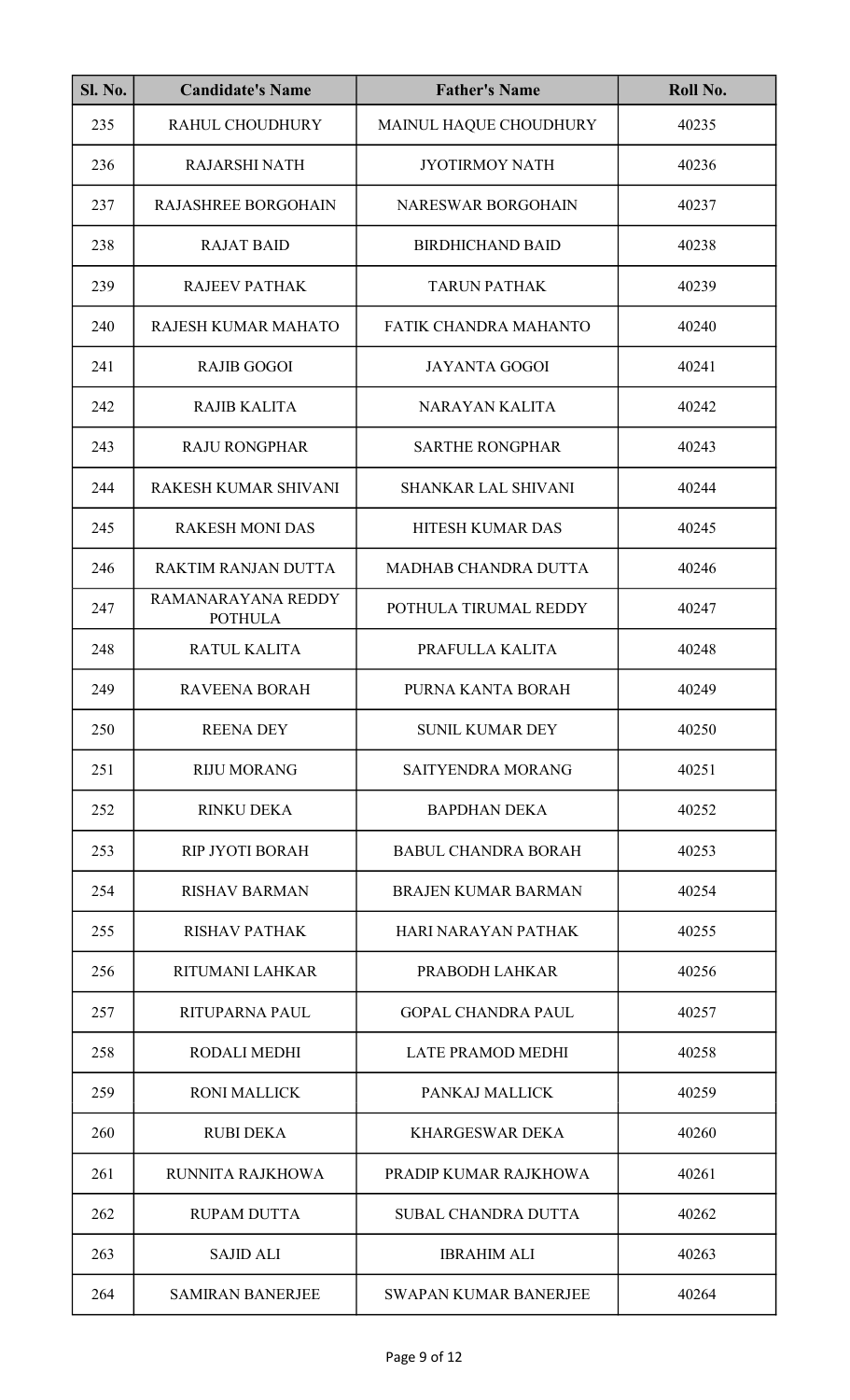| <b>Sl. No.</b> | <b>Candidate's Name</b>                  | <b>Father's Name</b>                          | Roll No. |
|----------------|------------------------------------------|-----------------------------------------------|----------|
| 265            | <b>SAMRAT DEY</b>                        | <b>SWAPAN KUMAR DEY</b>                       | 40265    |
| 266            | <b>SAMUZZAL DEKA</b>                     | <b>TAILENDRA DEKA</b>                         | 40266    |
| 267            | <b>SANDIP HAKMOSA</b>                    | <b>JOINE HAKMOSA</b>                          | 40267    |
| 268            | <b>SANGAMWAR SARANG</b><br><b>SURESH</b> | <b>SANGAMWAR SURESH</b><br><b>MURLIDHAR</b>   | 40268    |
| 269            | <b>SANTANU KR DEKA</b>                   | PRAMOD CH DEKA                                | 40269    |
| 270            | <b>SASANKA NATH</b>                      | <b>SOMESWAR NATH</b>                          | 40270    |
| 271            | <b>SATYABRAT DOLEY</b>                   | <b>CHANDRA DOLEY</b>                          | 40271    |
| 272            | <b>SAURABH CHALIHA</b>                   | NIRMAL CHALIHA                                | 40272    |
| 273            | <b>SAURAV HASNU</b>                      | <b>DHANANJOY HASNU</b>                        | 40273    |
| 274            | <b>SHABNAM AZAD</b>                      | <b>ABDUL AZAD</b>                             | 40274    |
| 275            | <b>SHAHABAZ KHAN</b>                     | <b>RIAJUL KHAN</b>                            | 40275    |
| 276            | SHAHENAZ SULTANA BEGUM                   | <b>IDRISH ALI</b>                             | 40276    |
| 277            | SHATANIK BHATTACHARJEE                   | RANENDRA BHATTACHARJEE                        | 40277    |
| 278            | SHEKHAR JYOTI HAZARIKA                   | <b>DEBEN HAZARIKA</b>                         | 40278    |
| 279            | <b>SHIVAJ MOUSUM BORAH</b>               | <b>SHIDHESWAR BORAH</b>                       | 40279    |
| 280            | SHRESHTHA SHREYAM<br><b>SAIKIA</b>       | PRAFULLA SAIKIA                               | 40280    |
| 281            | <b>SHRIKANT KASHYAP</b>                  | <b>BIPIN BIHARI</b>                           | 40281    |
| 282            | <b>SHUBHAM KUMAR</b>                     | ANIL KUMAR                                    | 40282    |
| 283            | <b>SHYAM VERMA</b>                       | <b>JANARDAN VERMA</b>                         | 40283    |
| 284            | <b>SHYAMAL SAIKIA</b>                    | LT JOGENDRA NATH SAIKIA                       | 40284    |
| 285            | SIRBARIKA TERON MILLICK                  | <b>IRWINSON TERON MILLICK</b>                 | 40285    |
| 286            | SIVASISH HAZARIKA                        | GONESH CHANDRA HAZARIKA                       | 40286    |
| 287            | <b>SOM BHUSHAN SINGH</b>                 | <b>MANOJ KUMAR SINGH</b>                      | 40287    |
| 288            | <b>SOUMEN MISHRA</b>                     | <b>RAJENDRA MISHRA</b>                        | 40288    |
| 289            | SOUMYADEEP HAZARIKA                      | LAKHINDRA HAZARIKA                            | 40289    |
| 290            | SOURAV PRATIM KASHYAP                    | <b>LATE TAPAN KUMAR</b><br><b>CHAKRAVORTY</b> | 40290    |
| 291            | <b>SOUVIK TALUKDAR</b>                   | <b>ASHUTOSH TALUKDAR</b>                      | 40291    |
| 292            | <b>SRISTINA BARUAH</b>                   | PRAFULLA SARMA BARUAH                         | 40292    |
| 293            | <b>STEWARDSON SANGMA</b>                 | <b>SEBASON MARAK</b>                          | 40293    |
| 294            | <b>SUBHASH HANDIQUE</b>                  | MUNINDRA KUMAR HANDIQUE                       | 40294    |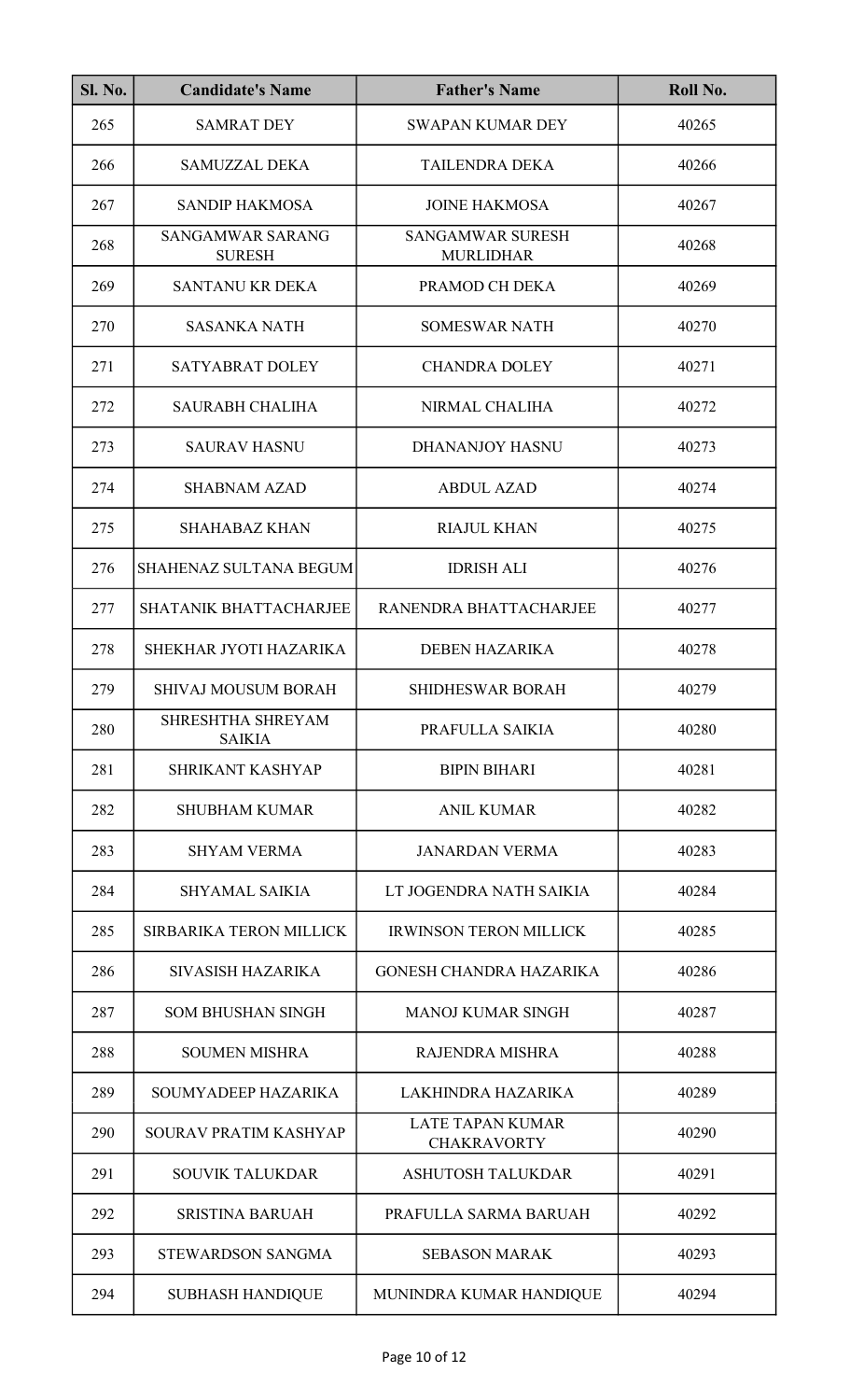| <b>Sl. No.</b> | <b>Candidate's Name</b>   | <b>Father's Name</b>        | Roll No. |
|----------------|---------------------------|-----------------------------|----------|
| 295            | <b>SUBHASHIS MONDAL</b>   | <b>DULAL MONDAL</b>         | 40295    |
| 296            | <b>SUDARSHAN PAUL</b>     | <b>SUKHAMOY PAUL</b>        | 40296    |
| 297            | <b>SUKANYA HAZARIKA</b>   | LATE DIMBESWAR HAZARIKA     | 40297    |
| 298            | <b>SUMEE SHARMA</b>       | RAMESH CHANDRA SARMA        | 40298    |
| 299            | <b>SUMI SARMA</b>         | LATE AJIT KUMAR SARMA       | 40299    |
| 300            | <b>SUMIT ROY</b>          | <b>SUJIT ROY</b>            | 40300    |
| 301            | <b>SUMITRA GOHAIN</b>     | PRADIP GOHAIN               | 40301    |
| 302            | <b>SUNIL KUMAR SINGH</b>  | <b>BHAGWAN SINGH</b>        | 40302    |
| 303            | <b>SUNNY BHARALI</b>      | <b>DIMBESWAR BHARALI</b>    | 40303    |
| 304            | <b>SUSHMA CHAKRABORTY</b> | <b>JHULAN CHAKRABORTY</b>   | 40304    |
| 305            | <b>SUVANGSHU SAIKIA</b>   | <b>INDRESWAR SAIKIA</b>     | 40305    |
| 306            | SWAPNIL RAJKHOWA          | <b>HEMANTA RAJKHOWA</b>     | 40306    |
| 307            | <b>SYED HARUNAR RASID</b> | LT SYED LUTFUR RAHMAN       | 40307    |
| 308            | <b>TAHIR UL AMEEN</b>     | <b>MD ASHRAF ALI</b>        | 40308    |
| 309            | <b>TANMOY DAS</b>         | <b>TAPAN KUMAR DAS</b>      | 40309    |
| 310            | <b>TARIQ AZIZ</b>         | <b>JAFOR ALI</b>            | 40310    |
| 311            | <b>TAUSIF AHMED</b>       | <b>TAFSIR ALI</b>           | 40311    |
| 312            | TRISHARANI DUTTA          | <b>DHIREN DUTTA</b>         | 40312    |
| 313            | UBAIDULLAH AKANDA         | <b>SHAHJAHAN ALI AKANDA</b> | 40313    |
| 314            | <b>UDANGSHREE BORO</b>    | <b>GOJEN CHANDRA BORO</b>   | 40314    |
| 315            | UDDIPTA KUMAR NATH        | PADMESWAR NATH              | 40315    |
| 316            | <b>UDIT KUMAR SINGH</b>   | <b>AJOY KUMAR SINGH</b>     | 40316    |
| 317            | <b>UPASANA MAHANTA</b>    | CHAKRAPANI MAHANTA          | 40317    |
| 318            | <b>UPASANA SARMA</b>      | <b>BASANTA KUMAR SARMA</b>  | 40318    |
| 319            | <b>UTPAL DAS</b>          | <b>MOHENDRA DAS</b>         | 40319    |
| 320            | UTPALA DUTTA              | <b>TARUN DUTTA</b>          | 40320    |
| 321            | <b>VARUN KUMAR</b>        | <b>NAVAL KISHORE PRASAD</b> | 40321    |
| 322            | <b>VIDYUT PARMA BORA</b>  | LATE KRISHNA RAM BORA       | 40322    |
| 323            | <b>VIKASH PATGIRI</b>     | LATE NABA CHARA PATGIRI     | 40323    |
| 324            | <b>VISHAL GOSWAMI</b>     | <b>TRIDIP GOSWAMI</b>       | 40324    |